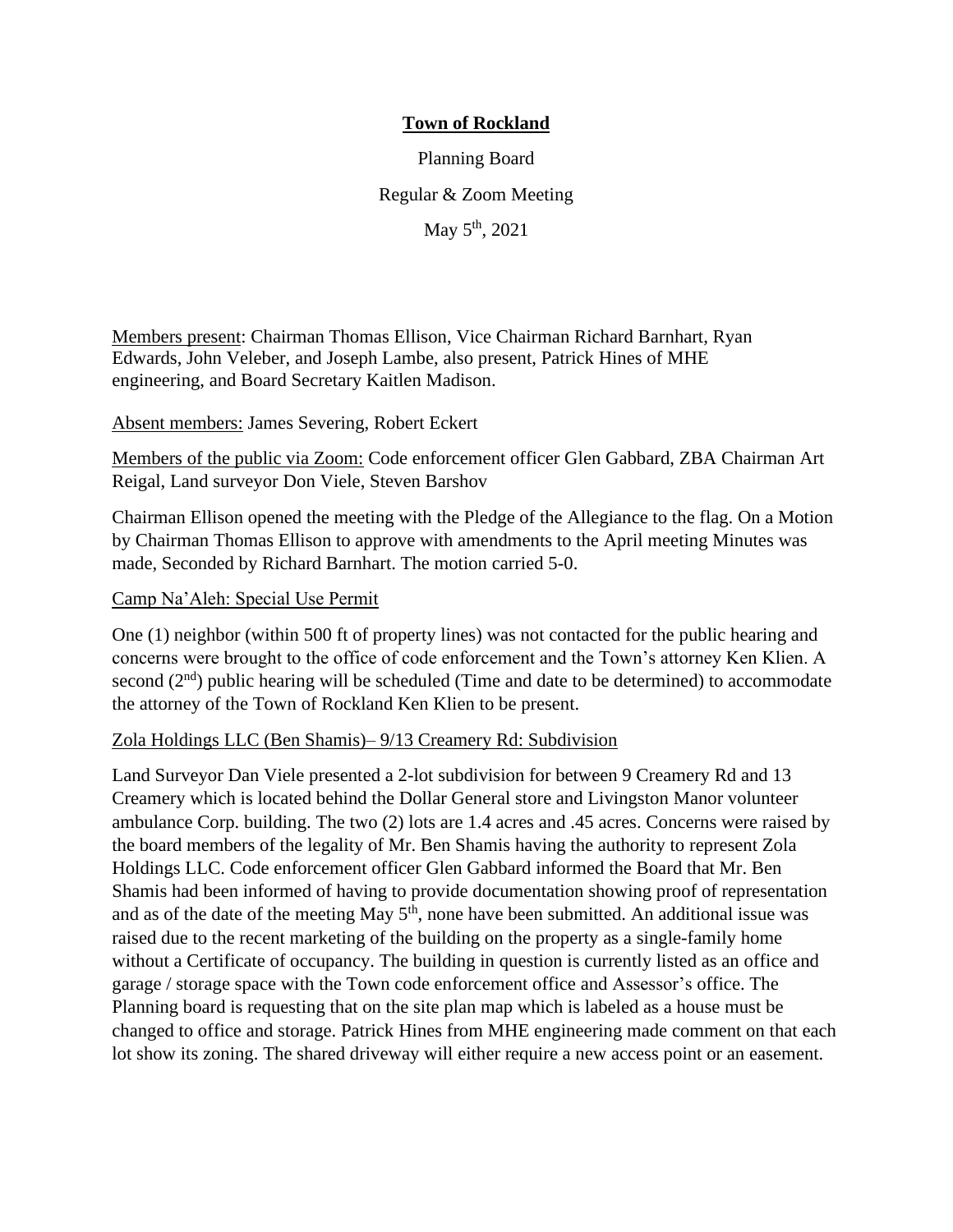Town of Rockland Planning Board meeting May 5<sup>th</sup>, 2021 Page2

There appears to be an encroachment of an adjoining house, it was investigated by Mr. Dan Viele but will be addressed at a later date. The utilities (electric, water  $\&$  sewer) are visibly confirmed but it is being requested to have total confirmation that the utilities are accessible to both lots. Parts 1 & 2 of the SEQRA form are to be submitted.

## W.W Kocher / Davdison General Store:

At the March 3<sup>rd</sup>, 2021, the Planning board formally denied the Davidson's general store special use permit due to a failure to meet the back and side yard requirements. The special use permit was sent to the Zoning Board of Applies for a Variance which was granted on April 15<sup>th</sup>, 2021.

The Town ZBA requested that the Davidson's General store lease enough property from the adjacent property of Bald mountain LLC to comply with parking requirements. Eight (8) parking spaces and one (1) handicap space have been noted on the site plan, shown in green. Additional documentation has been requested to show an easement with Bald mountain LLC for use of the septic system and the lease of land to be shown on the site plan. Request of the lighting and signage must be clearly marked on the site plan including dimensions with dark sky compliance and Town ordnances land scaping 185-19. The planning board will proceed with the Davidson's general store, Due to the property's location near the Catskill park, a SEQRA form must be submitted along with updated digital site plans.

A motion was made to be the lead agency with a Notice of intent being sent to Sullivan county division of planning & community development & DEC. The motion was made by Richard Barnhardt and seconded by John Veleber; Motion carried 5-0.

## Updates / Correspondents:

SBA Towers: updates will be followed up with Chairman Thomas Ellison and Secretary Kaitlen Madison, review of escrow accounts, and site recertifications.

Town Updates: The Town of Rockland is holding a Zoning Review committee to review bylaws regarding Food truck use, short term rental, storage containers. Continuing education credit hours will be given to those participating.